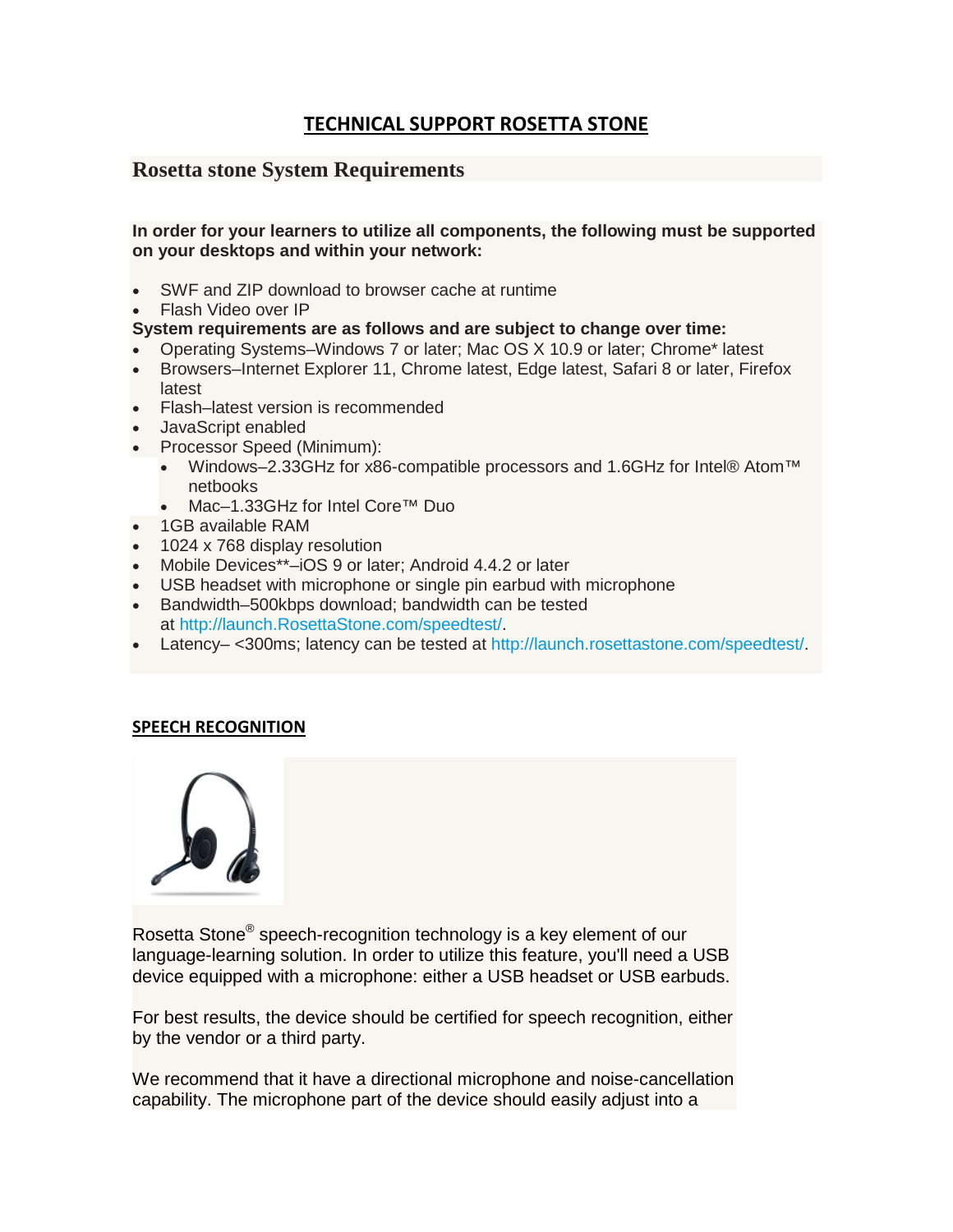consistent position, one to two inches from the corner of your mouth.

### **Recommended Microphone**

The recommended USB headset microphone listed here has passed Rosetta Stone quality-assurance tests for speech recognition. It's compatible with both Windows and Macintosh operating systems.

| <b>Manufacturer</b> | Model            | <b>Website</b>           |
|---------------------|------------------|--------------------------|
| Microsoft           | LifeChat LX-3000 | http://www.microsoft.com |

Note: This microphone recommendation is based on laboratory testing. Computer systems and user environments may vary, which could impact microphone performance.

### **INTERNET CONNECTION**

An Internet connection with minimum available bandwidth of 192kbps, primarily download, and maximum latency of 300ms is sufficient for the Rosetta Stone®Advantage solution.

In order to test the speed of your connection to Rosetta Stone, please visit this page: [http://launch.rosettastone.com/speedtest/.](http://launch.rosettastone.com/speedtest/) The results will appear at the bottom of the page.

### **Administrator Registration**

1. When you are first registered in Rosetta Stone Advantage, you will receive a registration confirmation e-mail. This e-mail contains your Rosetta Stone username, password, and Rosetta Stone Access Portal.

2. Upon signing in for the first time, you'll be instructed to set up various aspects of your account, such as [Flash player settings,](http://support.rosettastone.com/en/business/Advantage-For-Higher-Education-Tell-Me-More/Headset-Speech-Recognition/articles/Adobe-Flash-with-Rosetta-Stone-Advantage) language content focus, etc. Continue through the prompts by clicking "Continue".

3. You must take a placement test to assess your knowledge of the language you're learning.

## **Adobe Flash with Rosetta Stone® Advantage**

In order to utilize Rosetta Stone Advantage, you will need to allow Adobe Flash Player access to your microphone and camera. When accessing the program, you should receive a pop-up window that will ask you to give this permission. To do so, you will need to click "Allow" and "Remember," and then click "Close."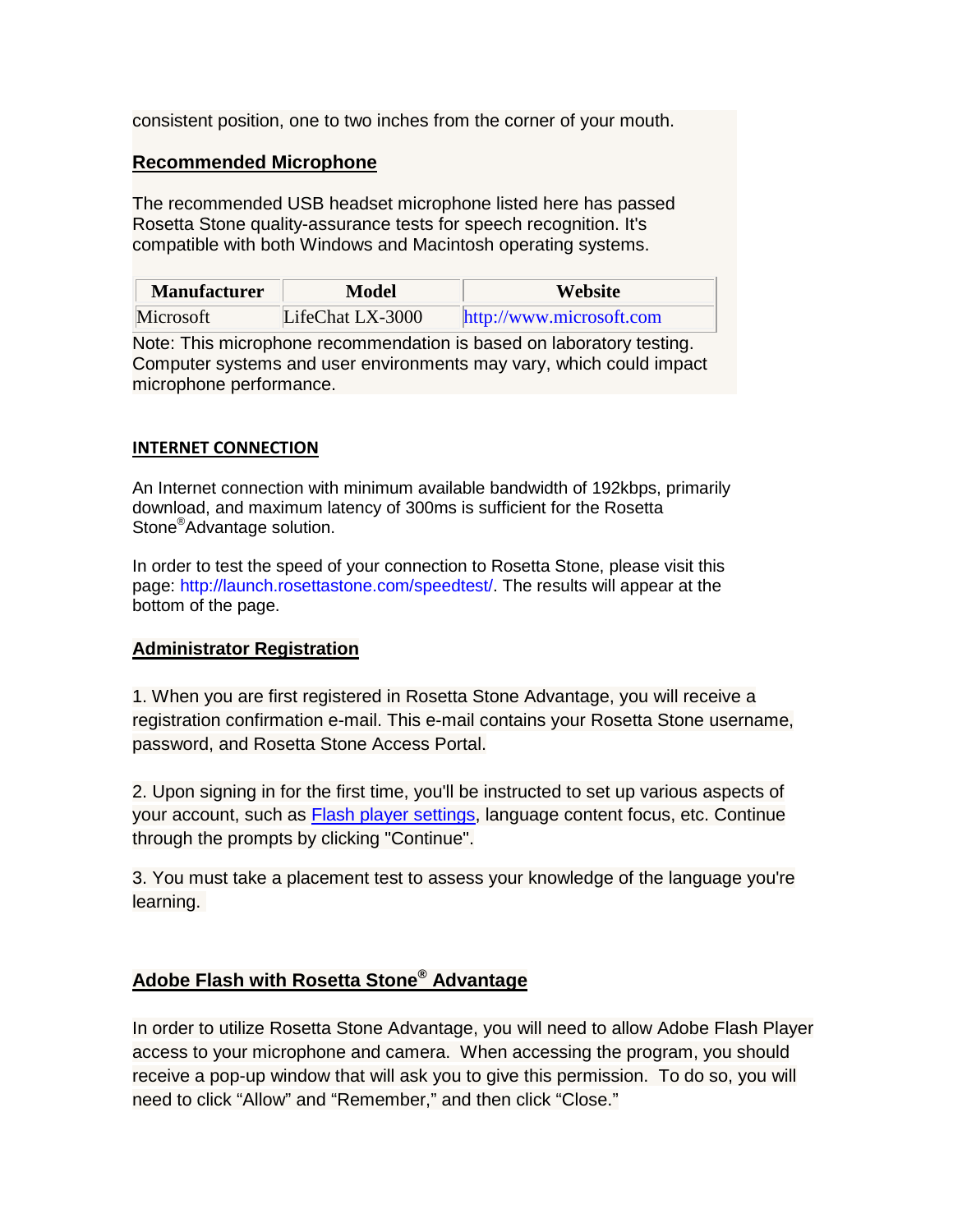

## **MICROPHONE SETTINGS - SPEECH RECOGNITION**

1. Sign in to your Rosetta Stone Advantage account and ensure that you are using [a](http://support.rosettastone.com/en/business/Advantage-For-Public-Sector-Tell-Me-More/Getting-Started-Guide/Headset-Requirements-Learner-Guide#bottomOfPage)  [recommended audio device.](http://support.rosettastone.com/en/business/Advantage-For-Public-Sector-Tell-Me-More/Getting-Started-Guide/Headset-Requirements-Learner-Guide#bottomOfPage)

2. Once your program home screen loads, click on the "Settings" option on the left side-bar and choose "Speech Recognition - Microphone Settings".



3. Select your audio device from the drop-down menu at the top of the screen and record your voice by clicking on the icon of a microphone with a red dot. You can then listen to your recorded voice by clicking on the icon of a speaker, just below the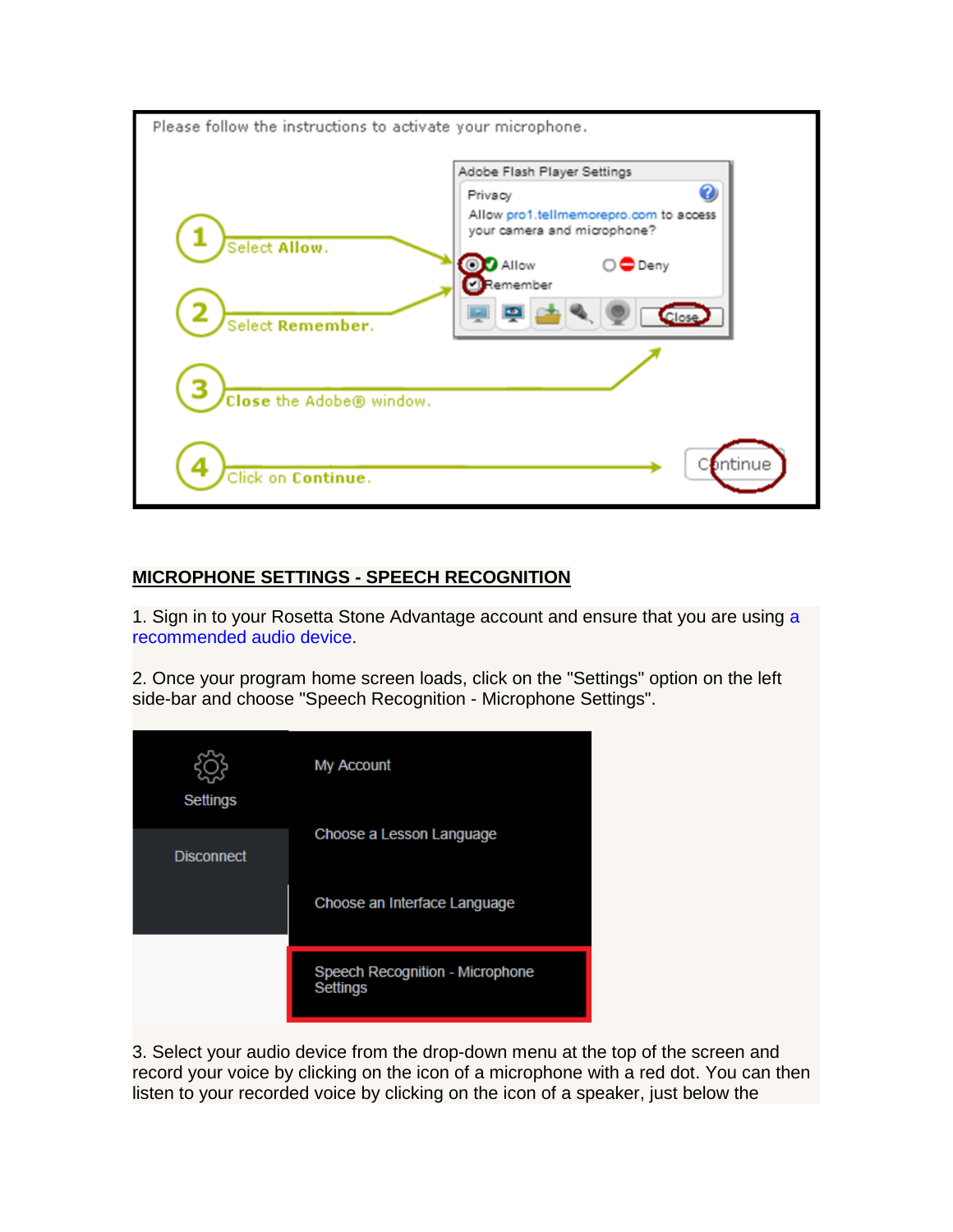recording section.

| G.                                                                   |
|----------------------------------------------------------------------|
|                                                                      |
| 3. Microphone Settings                                               |
| Speak and check the volume of your voice<br>Volume:<br>Optimal range |
| Adjust sensitivity for optimal results (i)                           |
| Sensitivity:                                                         |
| Reduce echo: □                                                       |
|                                                                      |
|                                                                      |
|                                                                      |
| <b>Save Settings</b>                                                 |
|                                                                      |

4. Click "Save Settings" to save your changes and return to your language studies.

# **Microphone Tips**

There are a variety of reasons why your microphone may not be working correctly within Rosetta Stone Advantage. To make sure that it is working correctly, you can run through this checklist:

- Make sure you are not using the "Stop" button during a speech recognition exercise and that you're always waiting for the result rather than stopping the exercise.
- If you are using Google Chrome and are entering a speech recognition exercise, you may need to click on "Allow" in order to be able to use the microphone.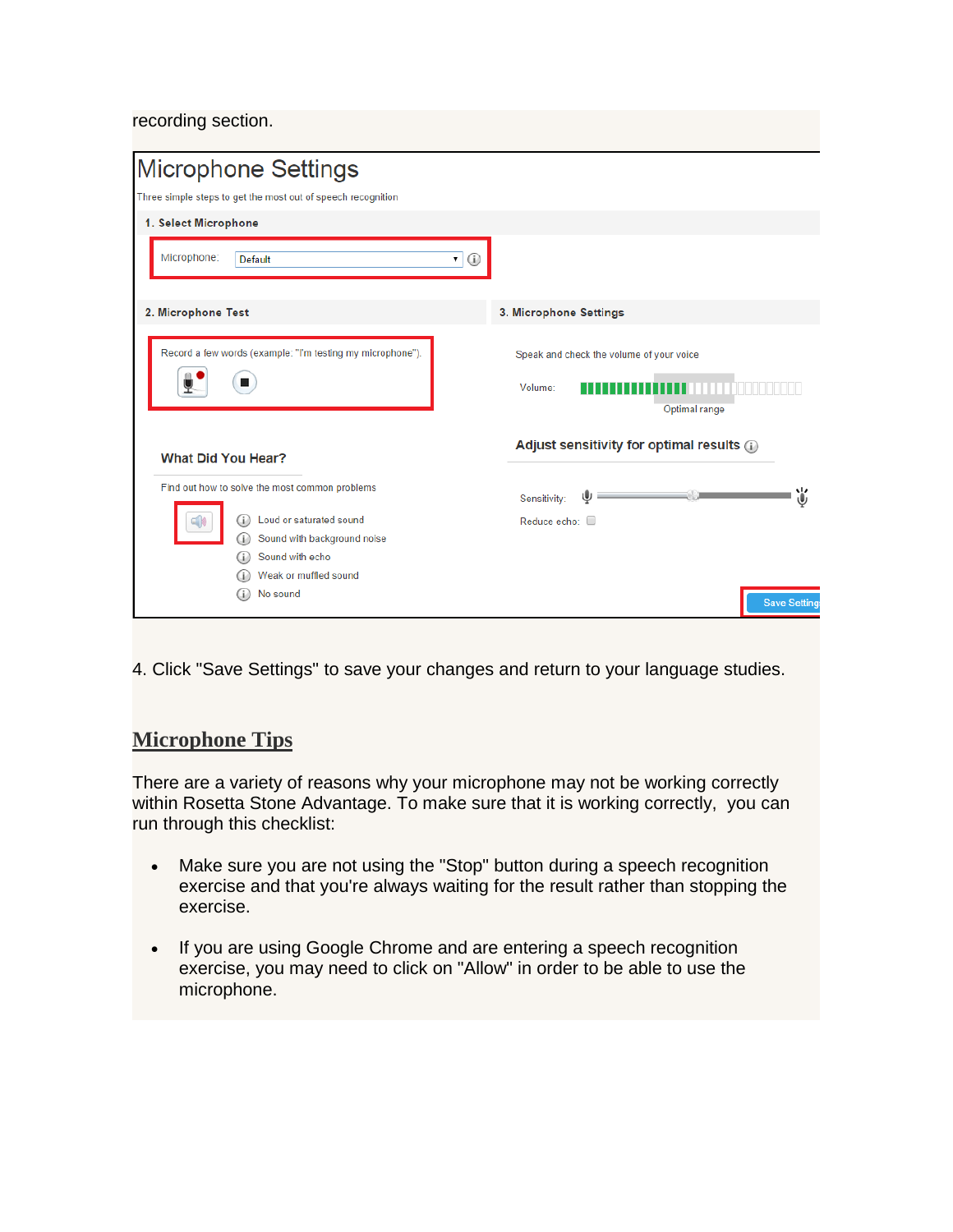| Rosetta Stone                                                                                                     |  |
|-------------------------------------------------------------------------------------------------------------------|--|
| $\leftarrow \rightarrow \mathbf{C}$ T pro1.tellmemorepro.com/TellMeMore/Pupil/MicrophoneAdjustments/MicrophoneSet |  |
| Apps RS \nks hile:///C:/Users/rjack My Applications                                                               |  |
| http://pro1.tellmemorepro.com/ wants to use your camera and microphone.   Allow   Deny                            |  |

- If you are using a computer with a Windows operating system, make sure that your headset is plugged in before starting the computer.
- Make sure that your microphone is correctly configured with Adobe Flash Player and that your version of Adobe Flash Player is up to date.
- If you need to adjust your microphone settings, you can do so by accessing the "Settings" on the left side-bar and by selecting "Speech Recognition-Microphone Settings" from the ensuing menu.

| <b>Settings</b>   | My Account                                                |  |
|-------------------|-----------------------------------------------------------|--|
| <b>Disconnect</b> | Choose a Lesson Language                                  |  |
|                   | Choose an Interface Language                              |  |
|                   | <b>Speech Recognition - Microphone</b><br><b>Settings</b> |  |

On the next screen, you can do the following

- In section 1, "Select Microphone," make sure that you have the correct recording device selected.
- In section 2, "Microphone Test," you can make a test recording and, upon listening to it, learn more about solving common audio problems by clicking on the information icons under "What Did You Hear?"
- In section 3, "Microphone Settings," you can speak and check the volume of your voice, manually adjust the microphone sensitivity until it fits your optimal voice range, and check the "Reduce echo" box if you're finding that echo is an issue.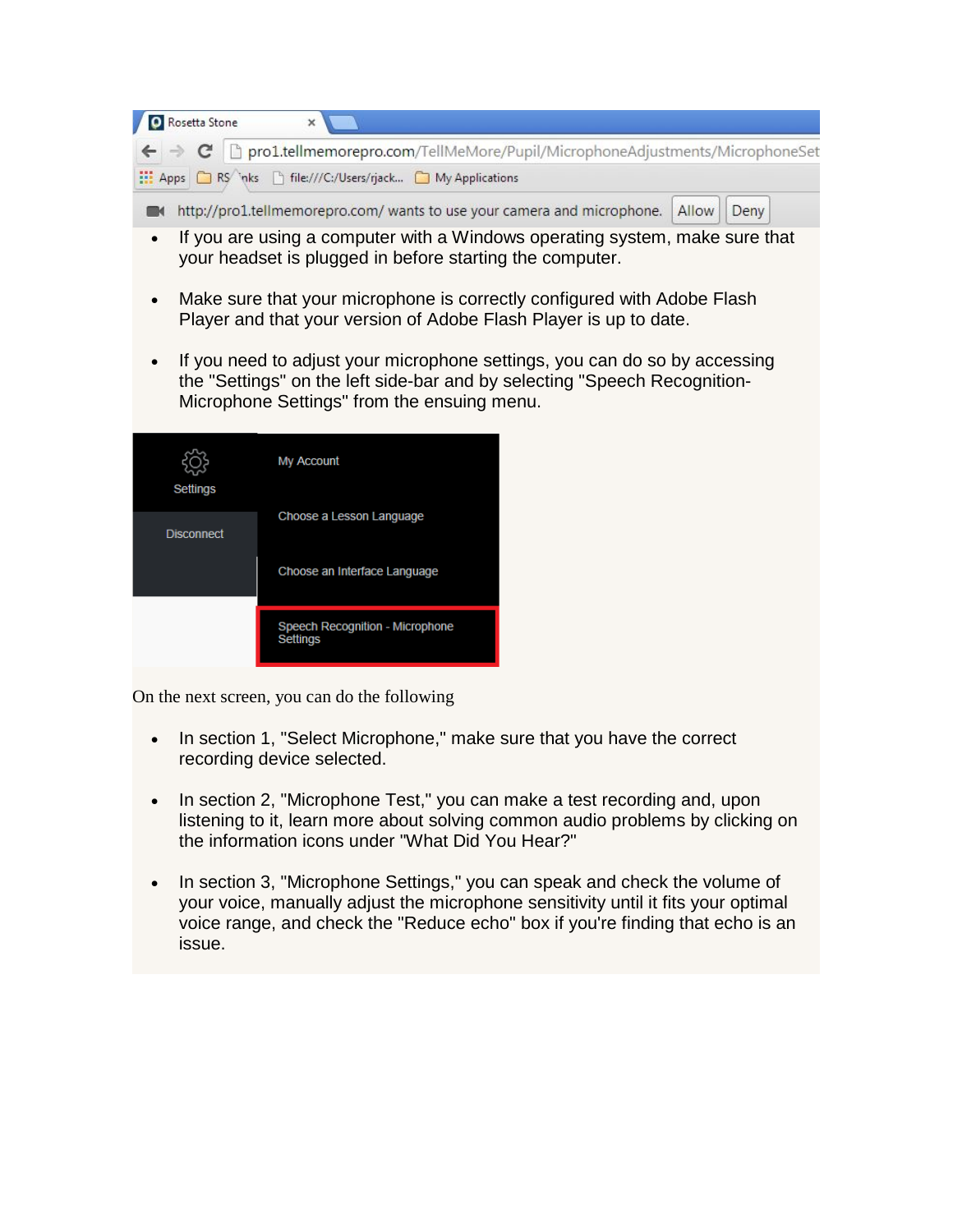| <b>Microphone Settings</b>                                                                     |                                                                      |
|------------------------------------------------------------------------------------------------|----------------------------------------------------------------------|
| Three simple steps to get the most out of speech recognition                                   |                                                                      |
| 1. Select Microphone                                                                           |                                                                      |
| Microphone:<br><b>Default</b><br>C                                                             |                                                                      |
| 2. Microphone Test                                                                             | 3. Microphone Settings                                               |
| Record a few words (example: "I'm testing my microphone").<br>٠                                | Speak and check the volume of your voice<br>Volume:<br>Optimal range |
| <b>What Did You Hear?</b><br>Find out how to solve the most common problems                    | Adjust sensitivity for optimal results @                             |
| Loud or saturated sound<br>(.i.)<br>Sound with background noise<br>G)<br>Sound with echo<br>Œ. | ű<br>Sensitivity:<br>Reduce echo:                                    |
| Weak or muffled sound<br>No sound<br>Œ.                                                        | <b>Save Setting</b>                                                  |

When you've finished, click on "Save Settings" in the bottom right hand corner of your screen.

## **Headset Selection and Configuration**

Rosetta Stone® speech-recognition technology is a key element of our languagelearning solution. In order to utilize this feature, you'll need a USB device equipped with a microphone: either a USB headset or USB earbuds. Click the links below to learn more about selecting and configuring your headset.

Configuring your headset from the control panel:

[Mac OSX](https://support.rosettastone.com/en/k-12/Advantage-For-Higher-Education-Tell-Me-More/Headset-Speech-Recognition/articles/Headset-Selection-and-Configuration#MacOSX) [Windows 8/10](https://support.rosettastone.com/en/k-12/Advantage-For-Higher-Education-Tell-Me-More/Headset-Speech-Recognition/articles/Headset-Selection-and-Configuration#Windows8) [Windows Vista and Windows 7](https://support.rosettastone.com/en/k-12/Advantage-For-Higher-Education-Tell-Me-More/Headset-Speech-Recognition/articles/Headset-Selection-and-Configuration#WindowsVista7) [Windows XP](https://support.rosettastone.com/en/k-12/Advantage-For-Higher-Education-Tell-Me-More/Headset-Speech-Recognition/articles/Headset-Selection-and-Configuration#WindowsXP)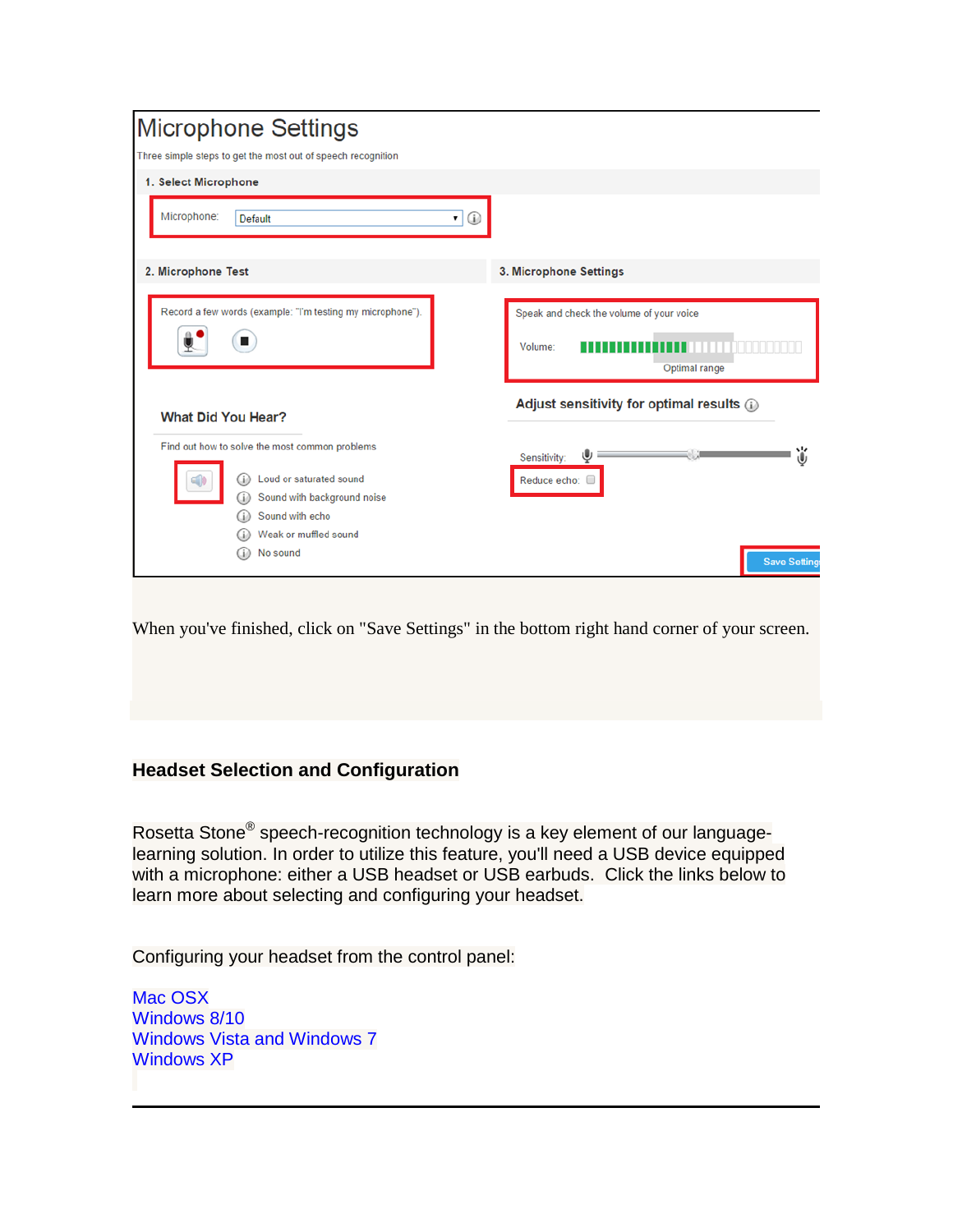### **Configure Adobe Flash**

If this is your first time signing into your Rosetta Stone program you will be prompted to configure your Adobe Flash.

Follow the on screen instructions to get started:

| Activate your microphone                                                                                                                     |                                                                       |
|----------------------------------------------------------------------------------------------------------------------------------------------|-----------------------------------------------------------------------|
| 1. If your browser is asking permission to<br>access the microphone, grant permission<br>now.                                                |                                                                       |
| 2. On the $\boxed{\circ}$ tab, select both "Allow" and<br>"Remember"                                                                         | Adobe Flash Player Settings<br>Ø<br>Microphone<br>۰<br>Record Volume: |
| 3. On the $\blacktriangle$ tab, verify a microphone is<br>listed and click "Close". If no microphone is<br>listed, contact Customer Support. | Reduce Echo<br>Close                                                  |
| OK                                                                                                                                           |                                                                       |
|                                                                                                                                              |                                                                       |

#### **Setting up your headset**

1. Select the correct microphone from the "Microphone Selection" screen. Your device may be listed as *C-Media USB Audio Device, USB VoIP Device* or another USB Device.

*Note: If you don't see the name of your device in the hardware list, click the "Refresh List" button. If you still do not see the correct device, you may need to reboot your system with the USB headset attached in order to see the device.*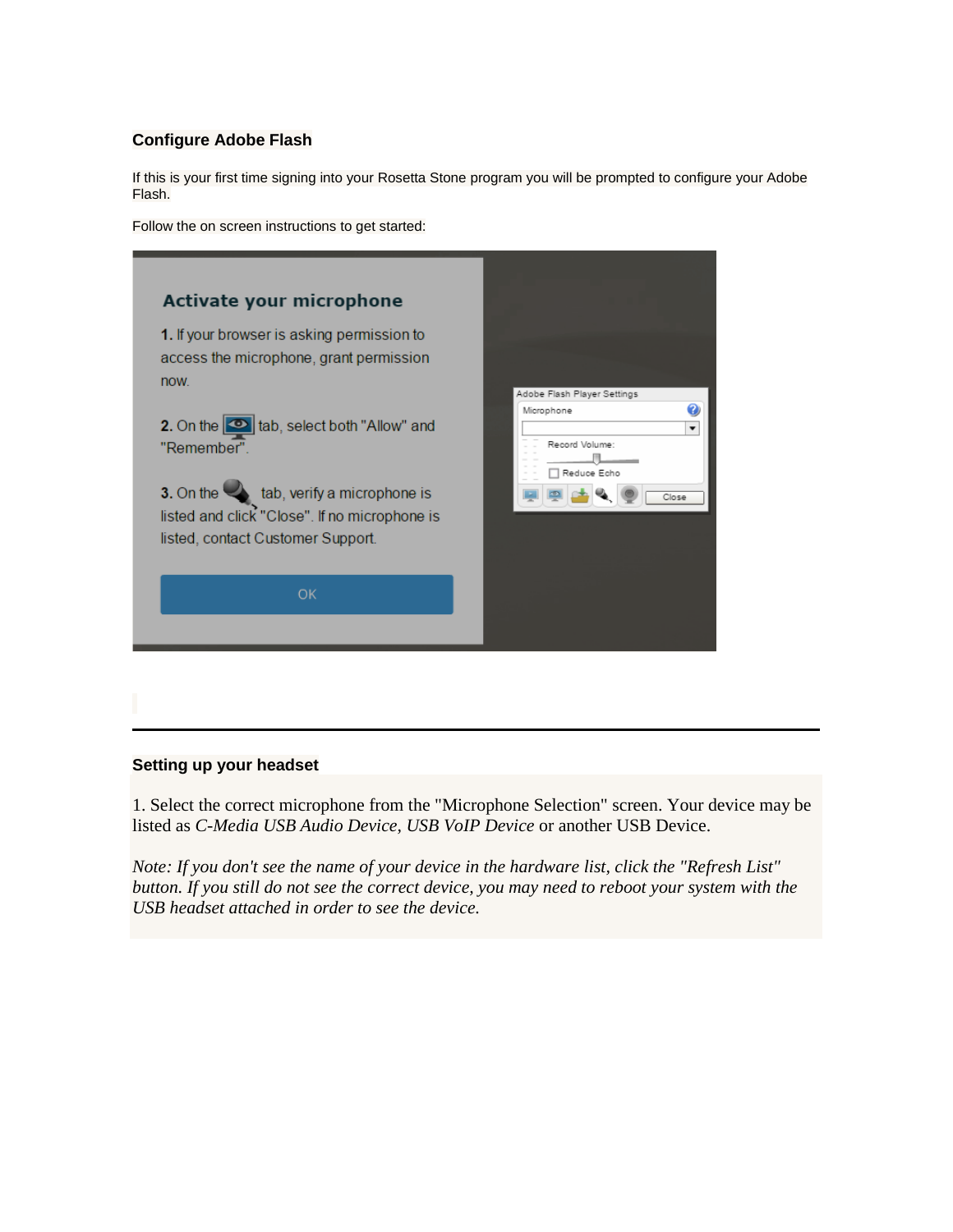| Select microphone:                        | Refresh List                                                  |
|-------------------------------------------|---------------------------------------------------------------|
| Microphone (2- Logitech USB Headset)      |                                                               |
| Default                                   |                                                               |
| Communications                            |                                                               |
| plugged in, then click Refresh List.      | If you don't see your microphone in this list, make sure it's |
| Continue without speech for this session. |                                                               |
|                                           |                                                               |
|                                           |                                                               |

2. Click "Continue" once your USB headset is selected.

3. Speak into the microphone in a normal tone. Say "1, 2, 3, 4, 5." If your setup wasn't successful, click "Repeat Setup" and try again.

4. Click "Continue" to start your Course, once your microphone is setup properly. The screen shot below displays the microphone setup screen.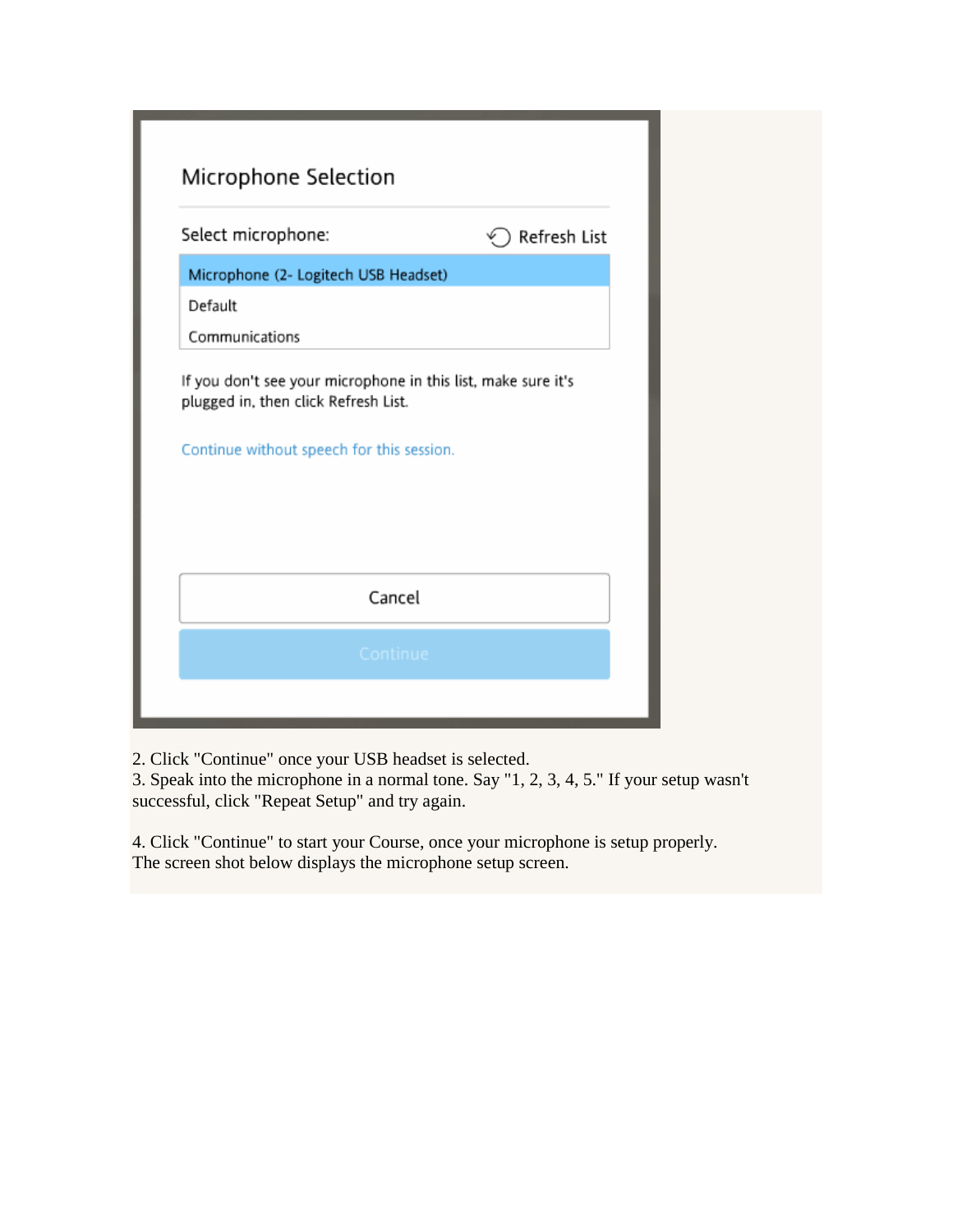| Put on your headset as illustrated. Click Continue to begin. At the<br>tone please say: "1, 2, 3, 4, 5" in a normal speaking voice. |  |
|-------------------------------------------------------------------------------------------------------------------------------------|--|
| 1, 2, 3, 4, 5                                                                                                                       |  |
|                                                                                                                                     |  |
| Currently selected microphone:<br>Microphone (2- Logitech USB Headset)                                                              |  |
|                                                                                                                                     |  |
| Cancel                                                                                                                              |  |
| Continue                                                                                                                            |  |
| Return to top                                                                                                                       |  |

# **Configuring Your Microphone in Mac OS X**

For best results, use a USB device: either a USB headset or USB earbuds equipped with a microphone.

- 1. Plug your device into an available USB Port.
- 2. Click the Apple icon on the upper-left corner the screen.
- 3. Select "System Preferences".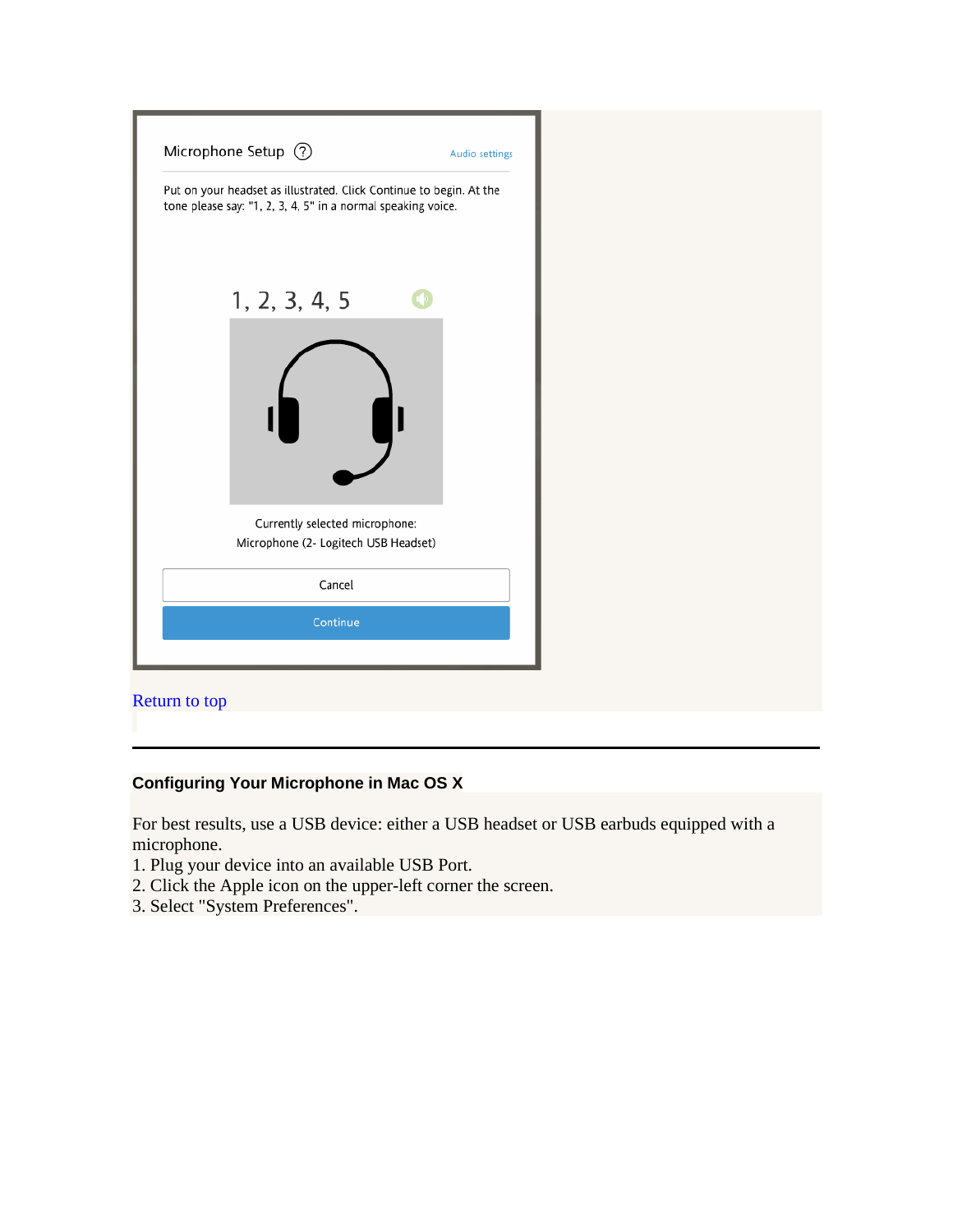| Finder File Edit          |     | View | Go | Window | Help |  |
|---------------------------|-----|------|----|--------|------|--|
| <b>About This Mac</b>     |     |      |    |        |      |  |
| Software Update           |     |      |    |        |      |  |
| Mac OS X Software         |     |      |    |        |      |  |
| <b>System Preferences</b> |     |      |    |        |      |  |
|                           |     |      |    |        |      |  |
| <b>Dock</b>               |     |      |    |        |      |  |
| <b>Recent Items</b>       |     |      |    |        |      |  |
|                           | てまり |      |    |        |      |  |
| Force Quit                |     |      |    |        |      |  |
| Sleep                     |     |      |    |        |      |  |
| Restart                   |     |      |    |        |      |  |
| Shut Down                 |     |      |    |        |      |  |
|                           |     |      |    |        |      |  |
| Log Out clester           | 企第Q |      |    |        |      |  |
|                           |     |      |    |        |      |  |

4. Click on the Sound icon (located on the far right of the Hardware row).



5. Click the "Output" tab.

6. Select your USB headset as the output device. It may be listed as *C-Media USB Audio Device, USB VoIP Device*, or other USB device.

7. Adjust the Output volume to 30%.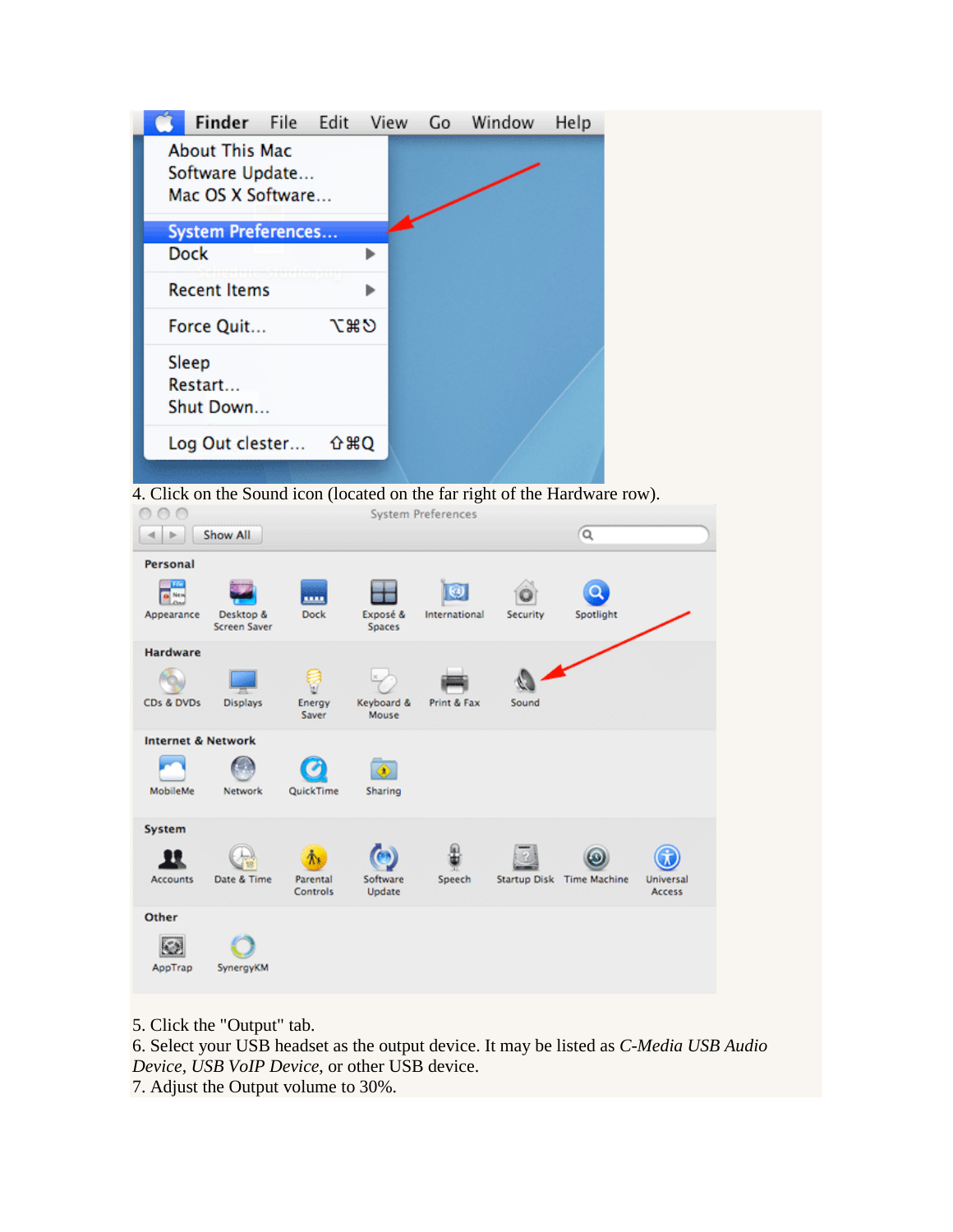|                                                      | <b>Sound Effects</b> | Output<br>Input       |     |
|------------------------------------------------------|----------------------|-----------------------|-----|
| Choose a device for sound output                     |                      |                       |     |
| Name                                                 |                      | Type                  |     |
| Internal speakers                                    |                      | <b>Built-in Audio</b> |     |
| Microsoft LifeChat LX-3000                           |                      | <b>USB</b>            |     |
| <b>USB VolP Device</b>                               |                      | <b>USB</b>            |     |
| Settings for the selected device:<br><b>Balance:</b> | left                 | right                 |     |
|                                                      |                      |                       | (2) |

8. Click on the Input tab and select your USB device as the input device. The device will have the same name as the one you selected in the output tab.

9. Adjust the input volume to 50%.

|                                 | <b>Sound Effects</b><br>Output<br>Input |     |
|---------------------------------|-----------------------------------------|-----|
| Choose a device for sound input |                                         |     |
| Name                            | Type                                    |     |
| Microsoft LifeChat LX-3000      | <b>USB</b>                              |     |
| <b>USB VoIP Device</b>          | <b>USB</b>                              |     |
|                                 | Input level: 000000000000000            | (?) |
|                                 |                                         |     |

10. Close the Sound window.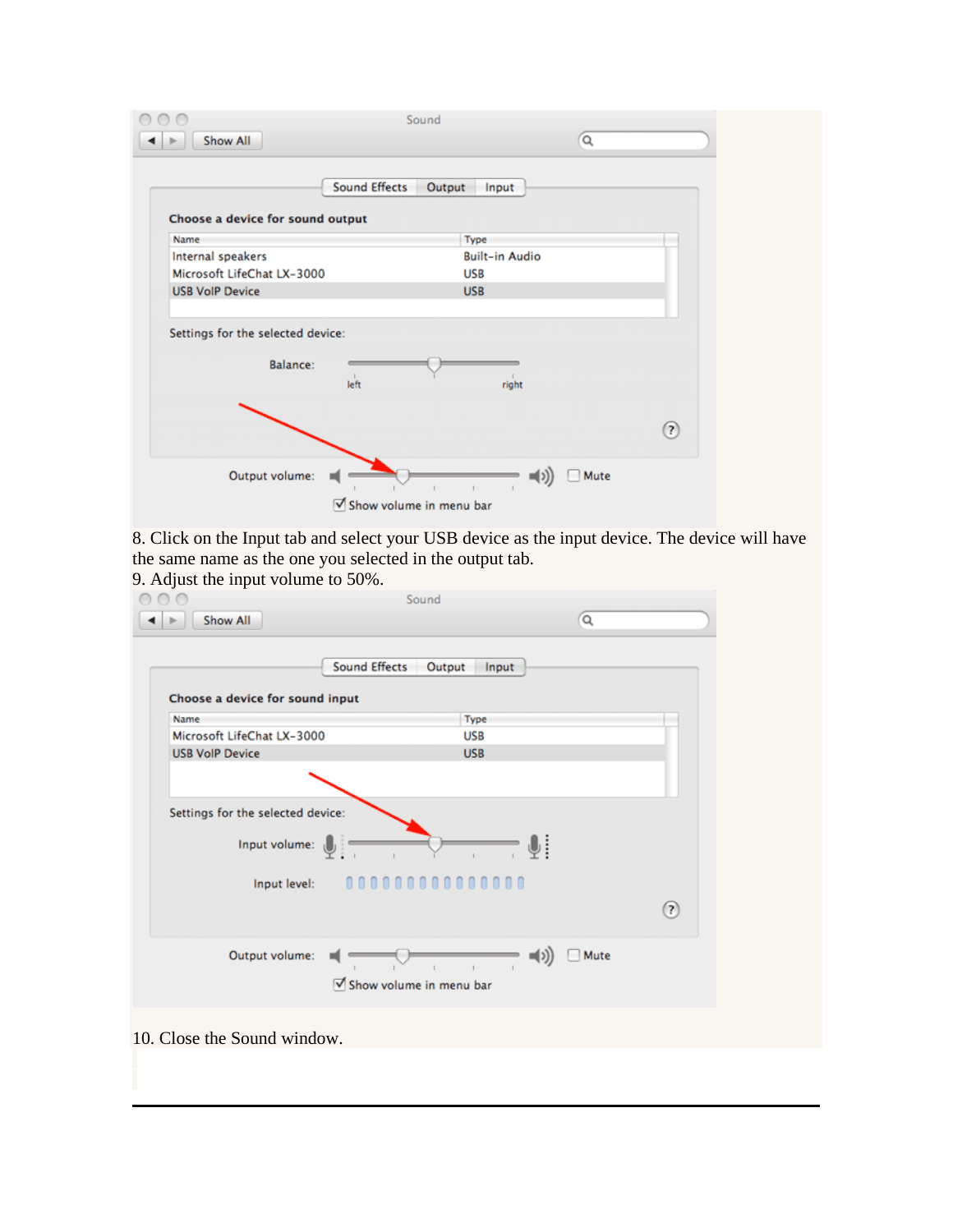## **Configuring Your Headset from the Windows 8/10 Control Panel**

For best results, use a USB device: either a USB headset or USB earbuds equipped with a microphone.

- 1. Plug your headset into an available USB-Port.
- 2. Click the Windows Key on your keyboard.
- 3. The Start menu will appear.
- 4. Type control and a search will appear.
- 5. Choose "Control Panel" from the list.

|                               | Search                                |
|-------------------------------|---------------------------------------|
| Apps<br>Results for "control" | Apps                                  |
| <b>Control Panel</b><br>ĝ≣    | $\mathbf{x}$ $\mathbf{z}$<br>control  |
| Default Programs<br>■         | $\overline{2}$<br>Apps<br>喓           |
|                               | 11<br>Settings<br>⇔                   |
|                               | $\pmb{0}$<br>Files<br>R               |
|                               | Finance<br>緬                          |
|                               | Internet Explorer<br>$\boldsymbol{e}$ |
|                               | Mail<br>Δ                             |
|                               | Maps<br>編                             |
|                               | Music<br>$\Omega$                     |
|                               | <b>News</b><br>日                      |
|                               | People<br>02.                         |

6. If you're viewing the Control Panel by Category, click "Hardware and Sound" and then Sound. If you're viewing by Large or Small icons, click "Sound".

| Adjust your computer's settings<br><b>System and Security</b><br><b>User Accounts</b><br>Review your computer's status<br>Change account type<br>Back up your computer<br>Find and fix problems<br><b>Appearance and Personalization</b><br>Change the theme<br>Network and Internet<br>Change desktop background<br>View network status and tasks<br><b>Adjust screen resolution</b><br>Choose homegroup and sharing options<br>Clock, Language, and Region<br><b>Hardware and Sound</b><br>Change keyboards or other input methods<br>View devices and printers<br>Change display language<br>Add a device | View by:<br>Category <b>K</b> |
|--------------------------------------------------------------------------------------------------------------------------------------------------------------------------------------------------------------------------------------------------------------------------------------------------------------------------------------------------------------------------------------------------------------------------------------------------------------------------------------------------------------------------------------------------------------------------------------------------------------|-------------------------------|
|                                                                                                                                                                                                                                                                                                                                                                                                                                                                                                                                                                                                              | Category<br>$\bullet$         |
|                                                                                                                                                                                                                                                                                                                                                                                                                                                                                                                                                                                                              | Large icons<br>Small icons    |
|                                                                                                                                                                                                                                                                                                                                                                                                                                                                                                                                                                                                              |                               |
|                                                                                                                                                                                                                                                                                                                                                                                                                                                                                                                                                                                                              |                               |
| Connect to a projector<br><b>Ease of Access</b><br>Adjust commonly used mobility settings<br>Let Windows suggest settings<br>Optimize visual display<br>Programs                                                                                                                                                                                                                                                                                                                                                                                                                                             |                               |
| Uninstall a program<br>Get programs                                                                                                                                                                                                                                                                                                                                                                                                                                                                                                                                                                          |                               |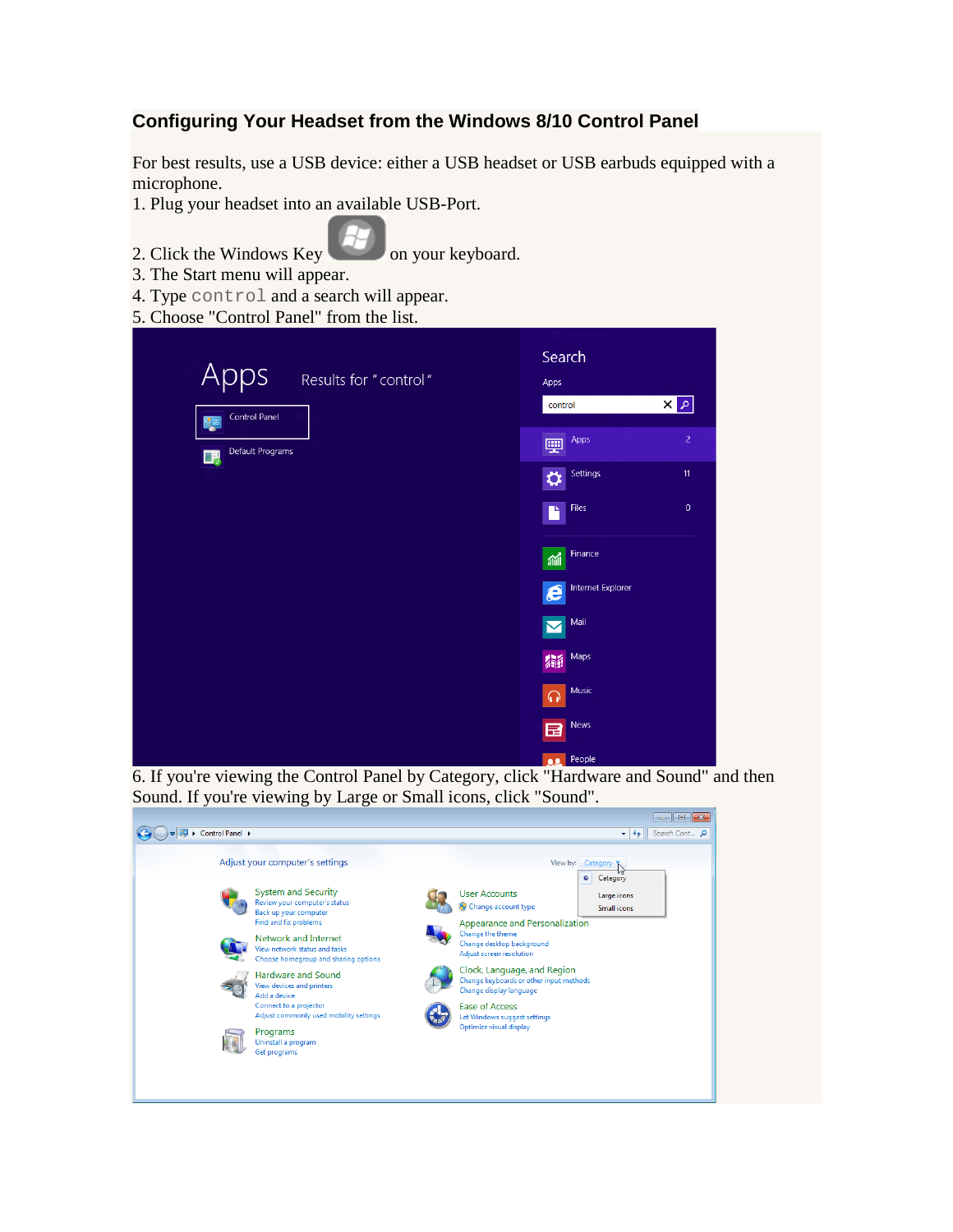7. On the Playback tab, highlight your device by clicking on it. Your device may be listed as *C-Media USB Audio Device, USB VoIP Device* or Other USB Device.

8. Click the "Set Default" button. If there's a green checkmark next to your preferred device, it's already set as the Default Device.

9. Click the "Properties" button.

| Sound     | $\Sigma$                                                     |
|-----------|--------------------------------------------------------------|
| Playback  | Recording<br>Sounds<br>Communications                        |
|           | Select a playback device below to modify its settings:       |
|           | <b>Speakers</b><br>High Definition Audio Device<br>Ready     |
|           | Headphones<br>High Definition Audio Device<br>Not plugged in |
|           | <b>Headset</b><br>Logitech USB Headset<br>Default Device     |
|           |                                                              |
|           |                                                              |
| Configure | Set Default<br>Properties                                    |
|           | Cancel<br>OK<br>Apply                                        |

- 10. Click the "Levels" tab.
- 11. Adjust the Speakers to 30.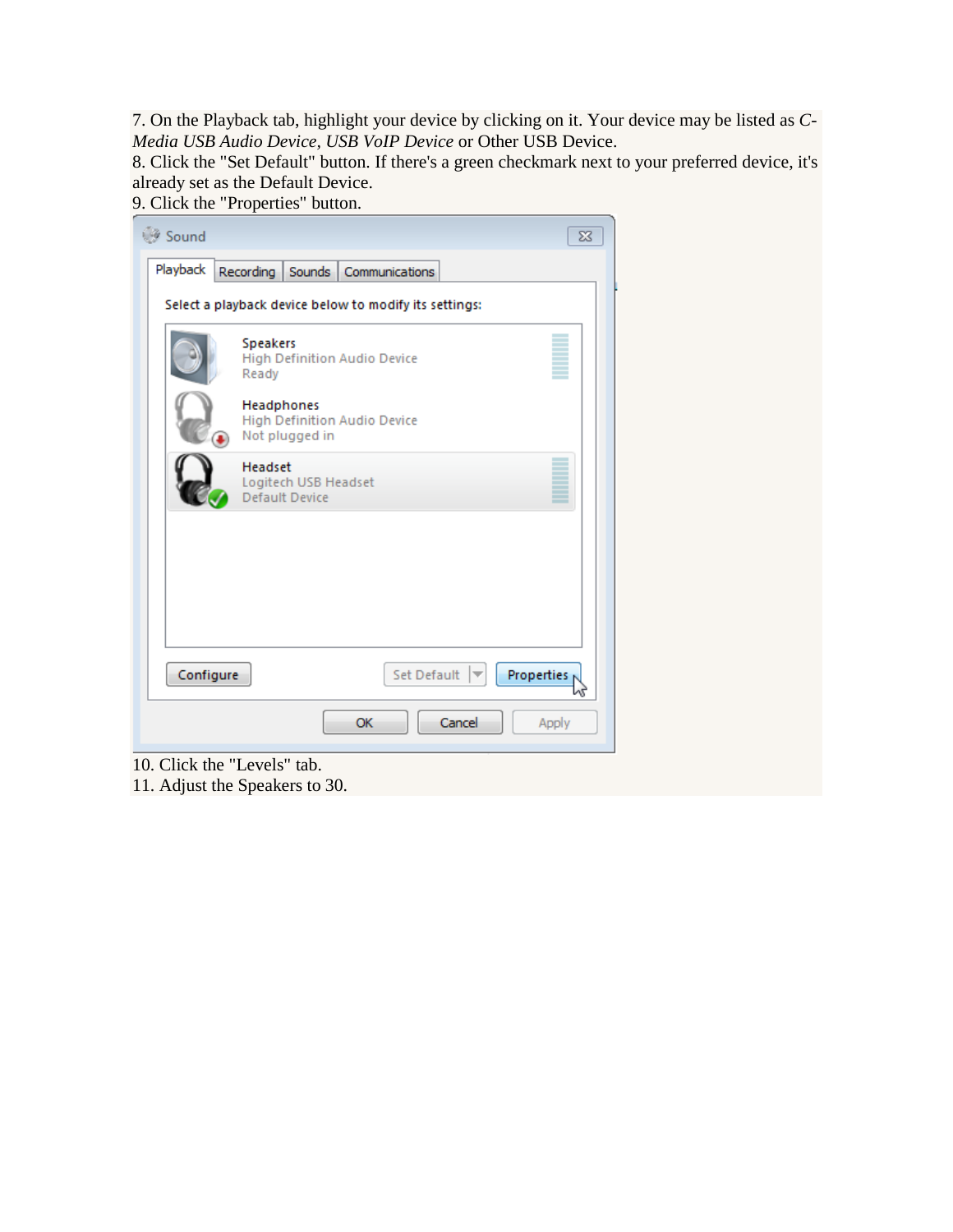| <b>Speakers Properties</b>  |          |                 | $\mathbf{x}$ |
|-----------------------------|----------|-----------------|--------------|
| General Levels Enhancements | Advanced |                 |              |
| Speakers                    | 30       | (9)<br>Balance  |              |
|                             |          |                 |              |
|                             |          |                 |              |
|                             |          |                 |              |
|                             |          |                 |              |
|                             | ОK       | Cancel<br>Apply |              |

12. Click "OK".

13. Click the "Recording" tab.

14. Highlight your device by clicking on it. It should have the same name as the device that you selected in the Playback tab.

15. Click the "Set Default" button. If there's a green checkmark next to your preferred device, it's already set as the Default Device.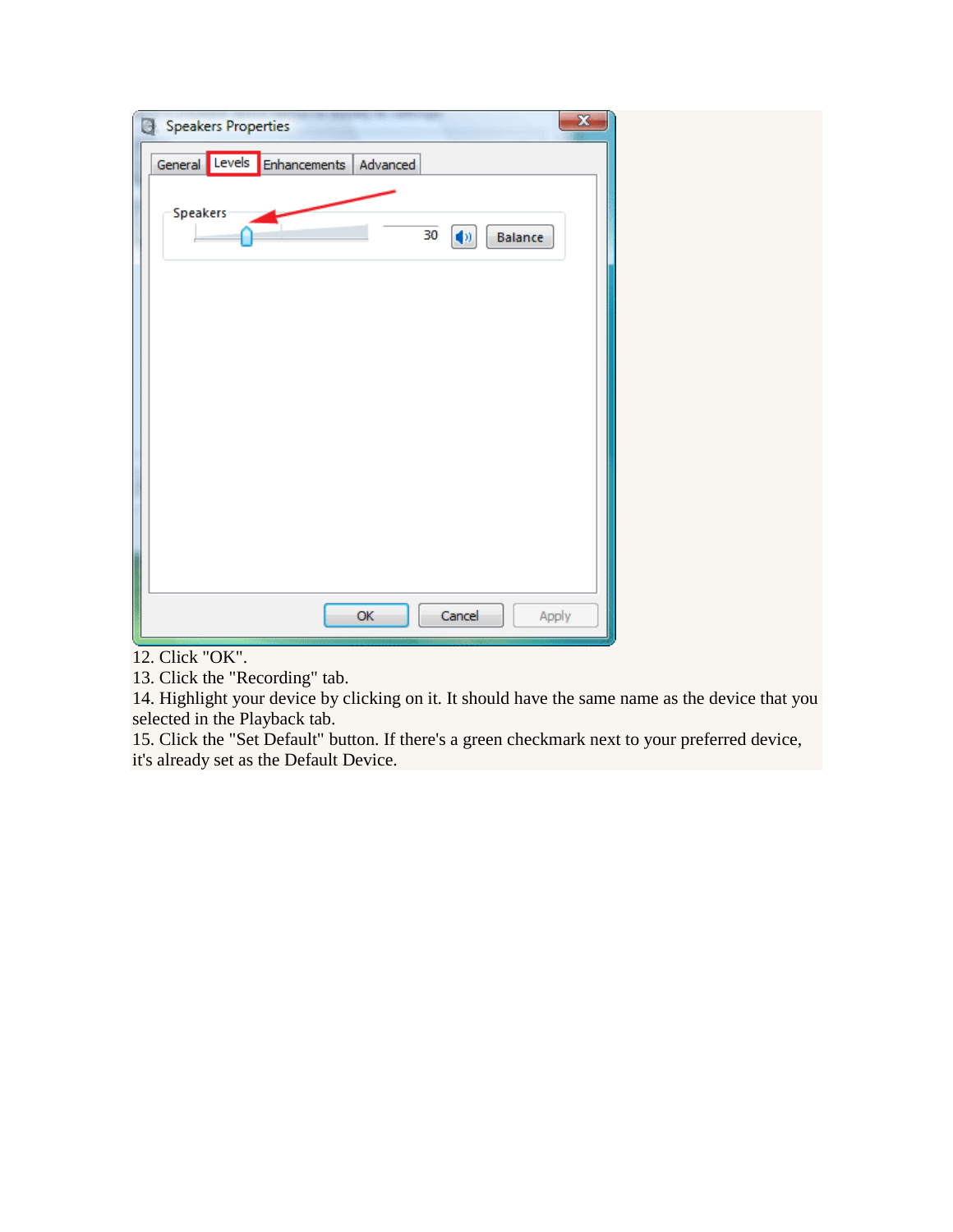| Sound     |                                                              |                                  | $\Sigma$   |
|-----------|--------------------------------------------------------------|----------------------------------|------------|
| Playback  | Recording<br>Sounds<br>Communications                        |                                  |            |
|           | Select a recording device below to modify its settings:      |                                  |            |
|           | Microphone<br>High Definition Audio Device<br>Not plugged in |                                  |            |
|           | Microphone<br><b>High Definition Audio Device</b><br>Ready   |                                  |            |
|           | Microphone<br>Logitech USB Headset<br>Default Device         | い                                |            |
|           |                                                              |                                  |            |
|           |                                                              |                                  |            |
|           |                                                              |                                  |            |
| Configure |                                                              | Set Default $\blacktriangledown$ | Properties |
|           | OK                                                           | Cancel                           | Apply      |
|           |                                                              |                                  |            |

16. Click "OK".

[Return to top](https://support.rosettastone.com/en/k-12/Advantage-For-Higher-Education-Tell-Me-More/Headset-Speech-Recognition/articles/Headset-Selection-and-Configuration#top)

## **Configuring Your Headset from the Windows Vista and Windows 7 Control Panel**

For best results, use a USB device: either a USB headset or USB earbuds equipped with a microphone.

- 1. Plug your headset into an available USB-Port.
- 2. Open the Start menu.
- 3. Click on the Control Panel.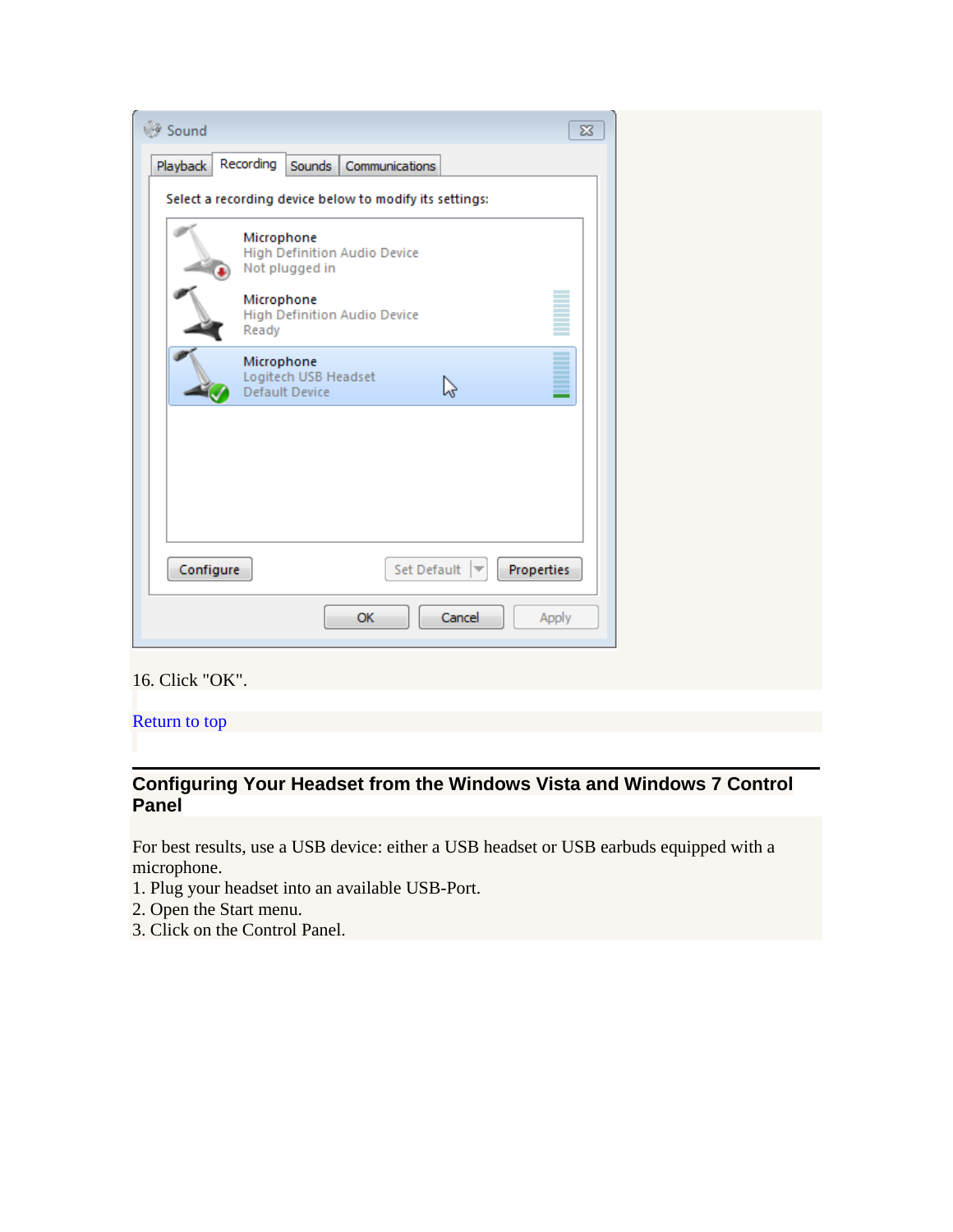

4. If you're viewing the Control Panel by Category, click "Hardware and Sound" and then Sound. If you're viewing by Large or Small icons, click "Sound".

|                                                                       | $\Box$<br>$\mathbf{x}$<br>$\qquad \qquad \Box$                     |
|-----------------------------------------------------------------------|--------------------------------------------------------------------|
| Control Panel ><br>œ                                                  | $\mathbf{v}$ $\mathbf{t}$<br>Search Cont p                         |
| Adjust your computer's settings                                       | View by: Category T<br>Category<br>$\bullet$                       |
| <b>System and Security</b>                                            | <b>User Accounts</b><br>Large icons                                |
| Review your computer's status<br>Back up your computer                | Change account type<br>Small icons                                 |
| Find and fix problems                                                 | <b>Appearance and Personalization</b>                              |
| Network and Internet                                                  | Change the theme<br>Change desktop background                      |
| View network status and tasks<br>Choose homegroup and sharing options | <b>Adjust screen resolution</b>                                    |
| <b>Hardware and Sound</b>                                             | Clock, Language, and Region                                        |
| View devices and printers                                             | Change keyboards or other input methods<br>Change display language |
| Add a device<br>Connect to a projector                                | <b>Ease of Access</b>                                              |
| Adjust commonly used mobility settings                                | Let Windows suggest settings                                       |
| Programs                                                              | Optimize visual display                                            |
| Uninstall a program<br>Get programs                                   |                                                                    |
|                                                                       |                                                                    |
|                                                                       |                                                                    |
|                                                                       |                                                                    |

5. On the Playback tab, highlight your device by clicking on it. Your device may be listed as *C-Media USB Audio Device, USB VoIP Device* or Other USB Device.

6. Click the "Set Default" button. If there's a green checkmark next to your preferred device, it's already set as the Default Device.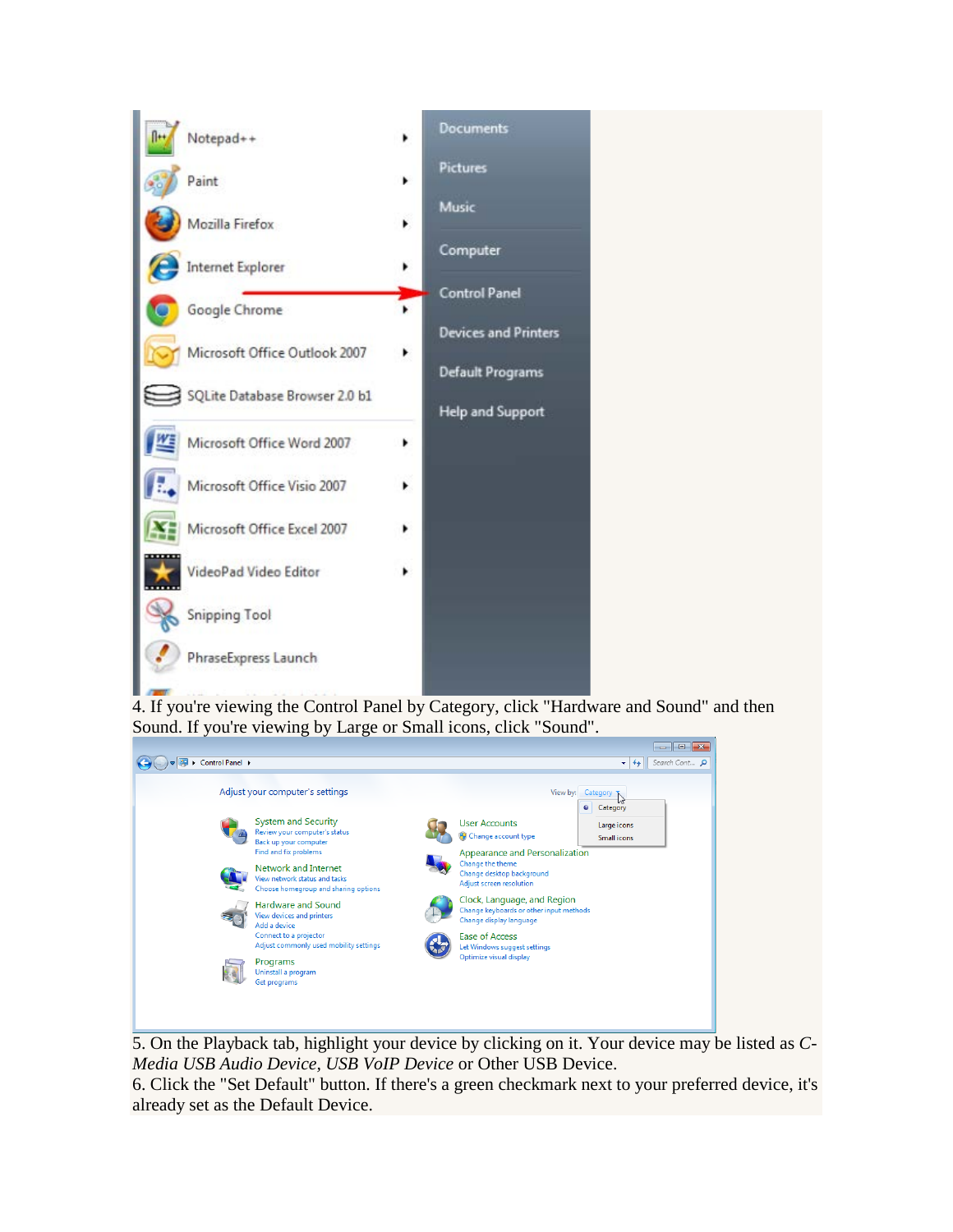# 7. Click the "Properties" button.

| <b>Sound</b> | $\Sigma$                                                            |  |
|--------------|---------------------------------------------------------------------|--|
| Playback     | Recording<br>Sounds   Communications                                |  |
|              | Select a playback device below to modify its settings:              |  |
|              | Speakers<br>High Definition Audio Device<br>Ready                   |  |
|              | Headphones<br><b>High Definition Audio Device</b><br>Not plugged in |  |
|              | Headset<br>Logitech USB Headset<br><b>Default Device</b>            |  |
|              |                                                                     |  |
|              |                                                                     |  |
| Configure    | Set Default<br>Properties                                           |  |
|              | OK<br>Cancel<br>Apply                                               |  |

8. Click the Levels tab.

9. Adjust the Speakers to 30.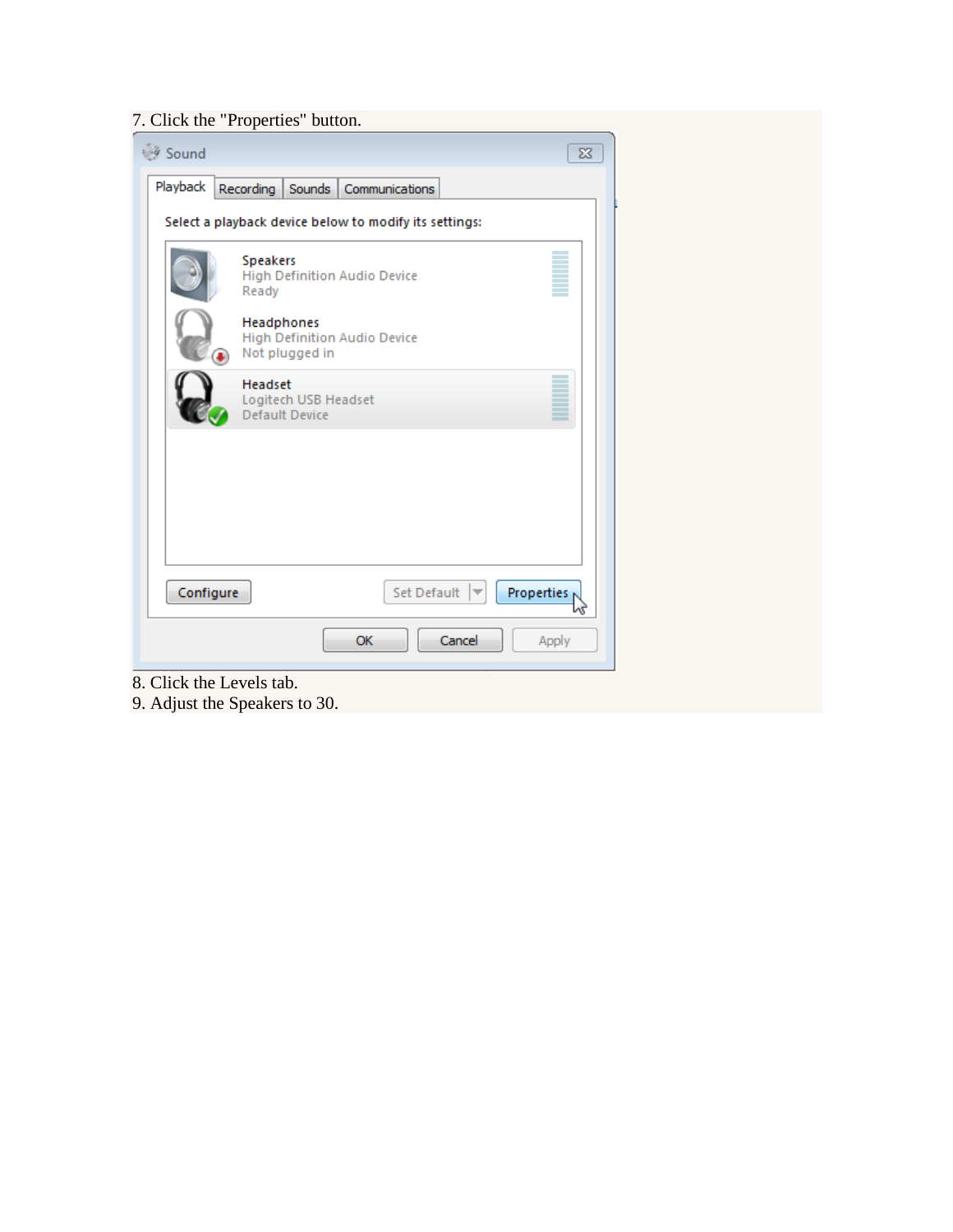| $\mathbf{x}$<br><b>Speakers Properties</b>   |  |
|----------------------------------------------|--|
| General Levels Enhancements<br>Advanced      |  |
| Speakers<br>30<br>$\blacklozenge$<br>Balance |  |
|                                              |  |
|                                              |  |
|                                              |  |
|                                              |  |
| OK<br>Cancel<br>Apply                        |  |

10. Click "OK".

11. Click the Recording tab.

12. Highlight your device by clicking on it. It should have the same name as the device that you selected in the Playback tab.

13. Click the "Set Default" button. If there's a green checkmark next to your preferred device, it's already set as the Default Device.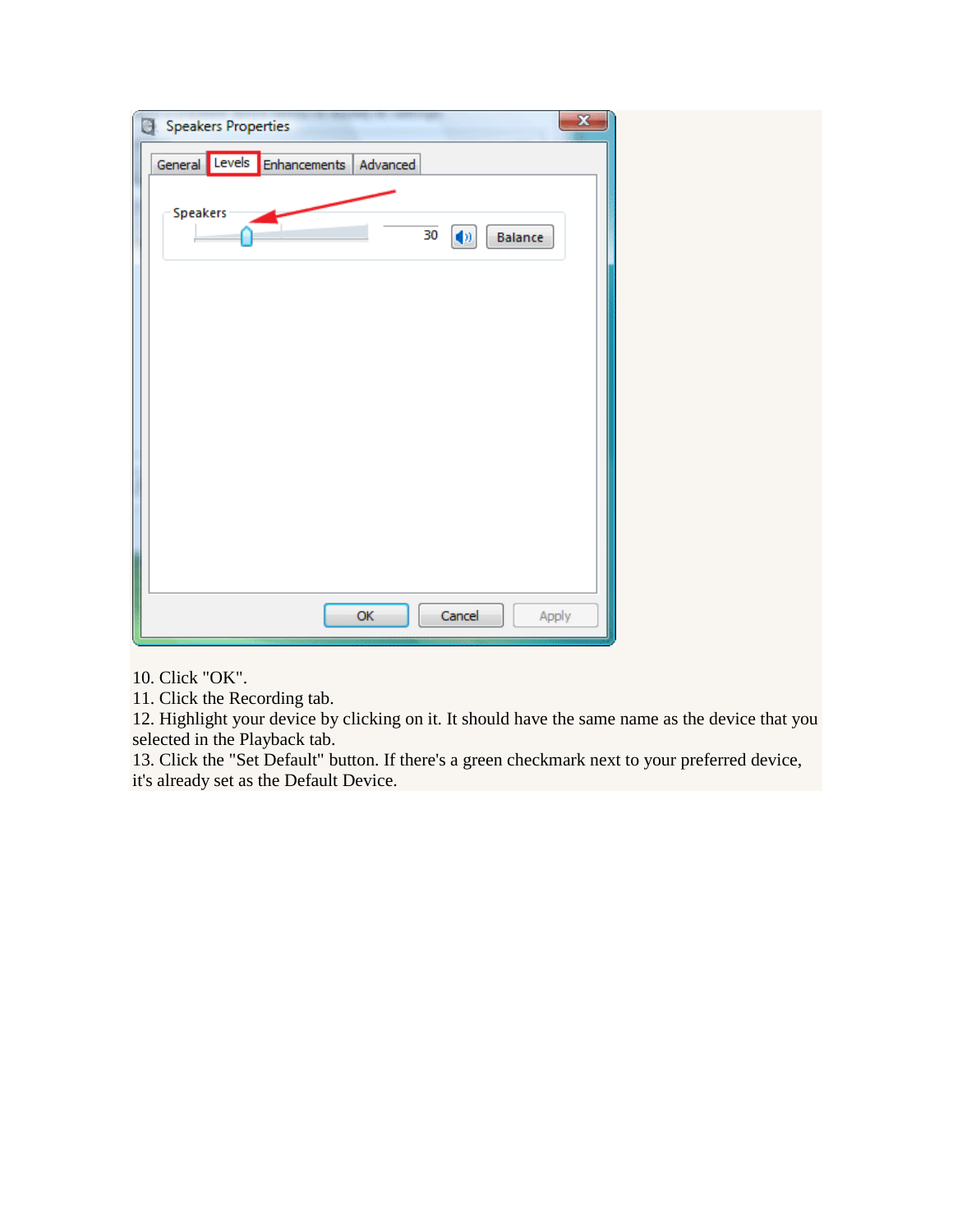| Sound           | $\Sigma$                                                            |  |
|-----------------|---------------------------------------------------------------------|--|
| Playback        | Recording<br>Sounds<br>Communications                               |  |
|                 | Select a recording device below to modify its settings:             |  |
|                 | Microphone<br><b>High Definition Audio Device</b><br>Not plugged in |  |
|                 | Microphone<br><b>High Definition Audio Device</b><br>Ready          |  |
|                 | Ì<br>Microphone<br>Logitech USB Headset<br>↳<br>Default Device      |  |
|                 |                                                                     |  |
|                 |                                                                     |  |
| Configure       | Set Default<br>Properties                                           |  |
|                 |                                                                     |  |
|                 | OK<br>Cancel<br>Apply                                               |  |
| 14. Click "OK". |                                                                     |  |

# [Return to top](https://support.rosettastone.com/en/k-12/Advantage-For-Higher-Education-Tell-Me-More/Headset-Speech-Recognition/articles/Headset-Selection-and-Configuration#top)

# **Configuring Your Headset from the Windows XP Control Panel**

For best results, use a USB device: either a USB headset or USB earbuds equipped with a microphone.

- 1. Plug your headset into an available USB-Port.
- 2. Open the Start Menu.
- 3. Click the Control Panel icon.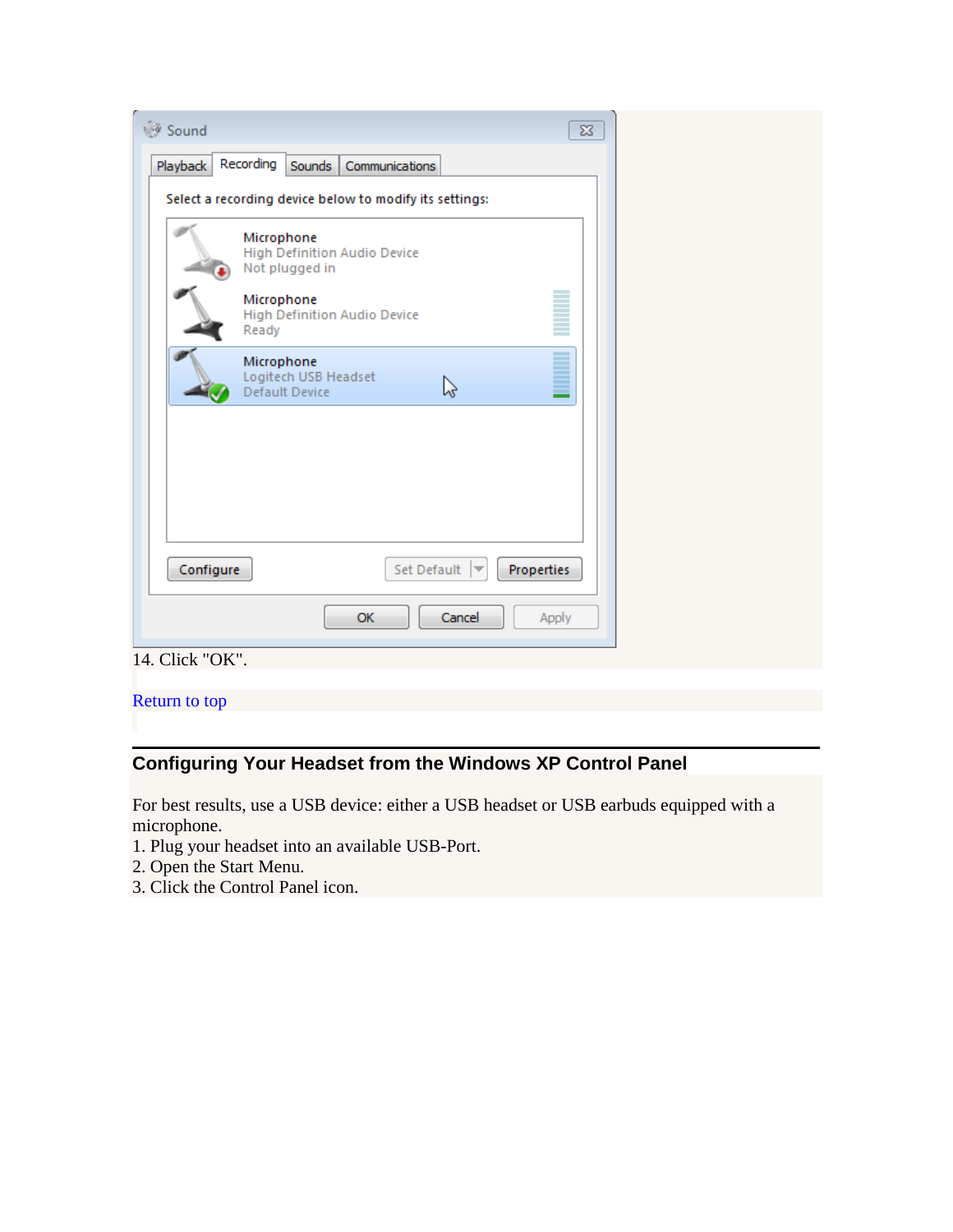

4. Double-click "Sounds and Audio Devices."If you do not see the Sounds and Audio Devices icon, click "Switch to Classic View" on the upper-left of your screen.

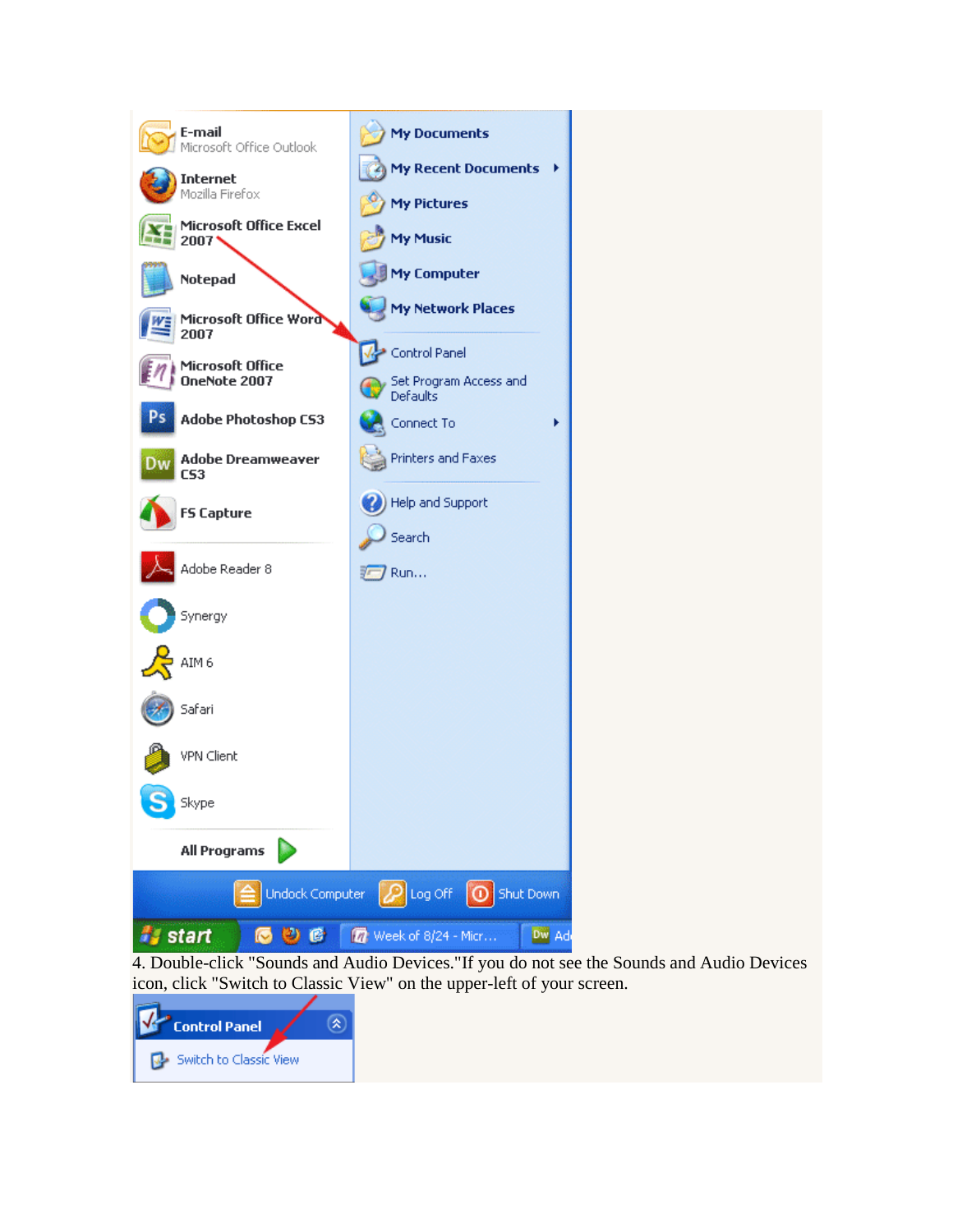

5. Click the "Audio Tab" (see Figure 1).

6. Use the drop-down menu under the Sound playback heading to select your device (see Figure 1). Your device may be listed as *C-Media USB Audio Device, USB VoIP Device* or Other USB Device.

7. Use the drop-down menu under the Sound recording heading to select your device (see Figure 1). It should have the same name as the device that you selected in the previous step.